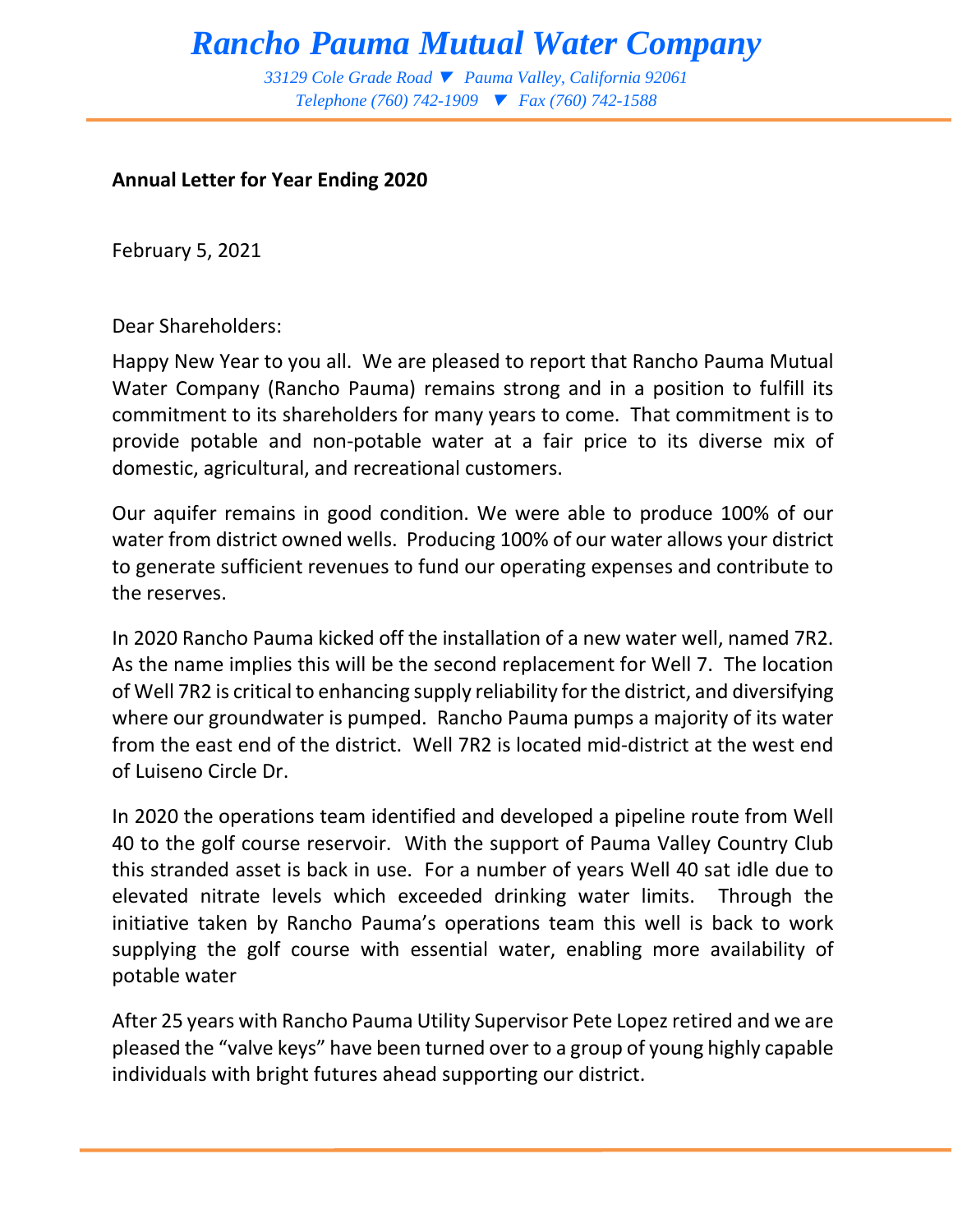# *Rancho Pauma Mutual Water Company*

*33129 Cole Grade Road Pauma Valley, California 92061 Telephone (760) 742-1909 Fax (760) 742-1588* 

In November you all received notification of the updated pricing for water. This was an important first step towards rate reform being studied by the Board.

In December 2020 Pauma Valley experienced two power outages due to policy changes by SDG&E during Santa Ana weather conditions. Our operations team handled the situation by utilizing our two generators to run Well 14 and Well 42 to keep the reservoirs full. We are pleased to report there was no interruption in water service. The operations team also assisted the golf course in protecting critical areas through emergency connections during these two events.

Lastly, the Board continues to engage in the California Sustainable Groundwater Management Act (SGMA). Our Board President and General Manager sit on the Groundwater Sustainability Agency (GSA) board and are committed to protecting the interests of Rancho Pauma Mutual Water Company and Pauma Valley Community Services District.

We look forward to joining all of you at our annual meeting via virtual conferencing on March 15, 2021 at 10 a.m. See attached agenda for details. You can also find the Zoom information on our website at [www.ranchopaumamwc.com](http://www.ranchopaumamwc.com/) 

Please be sure to mail in your ballot with your board member selections or assigned proxy. Ballot/proxies not received by March 15, 2021 at 10 a.m. will not be counted.

Sincerely,

Board of Directors & Management Rancho Pauma Mutual Water Company